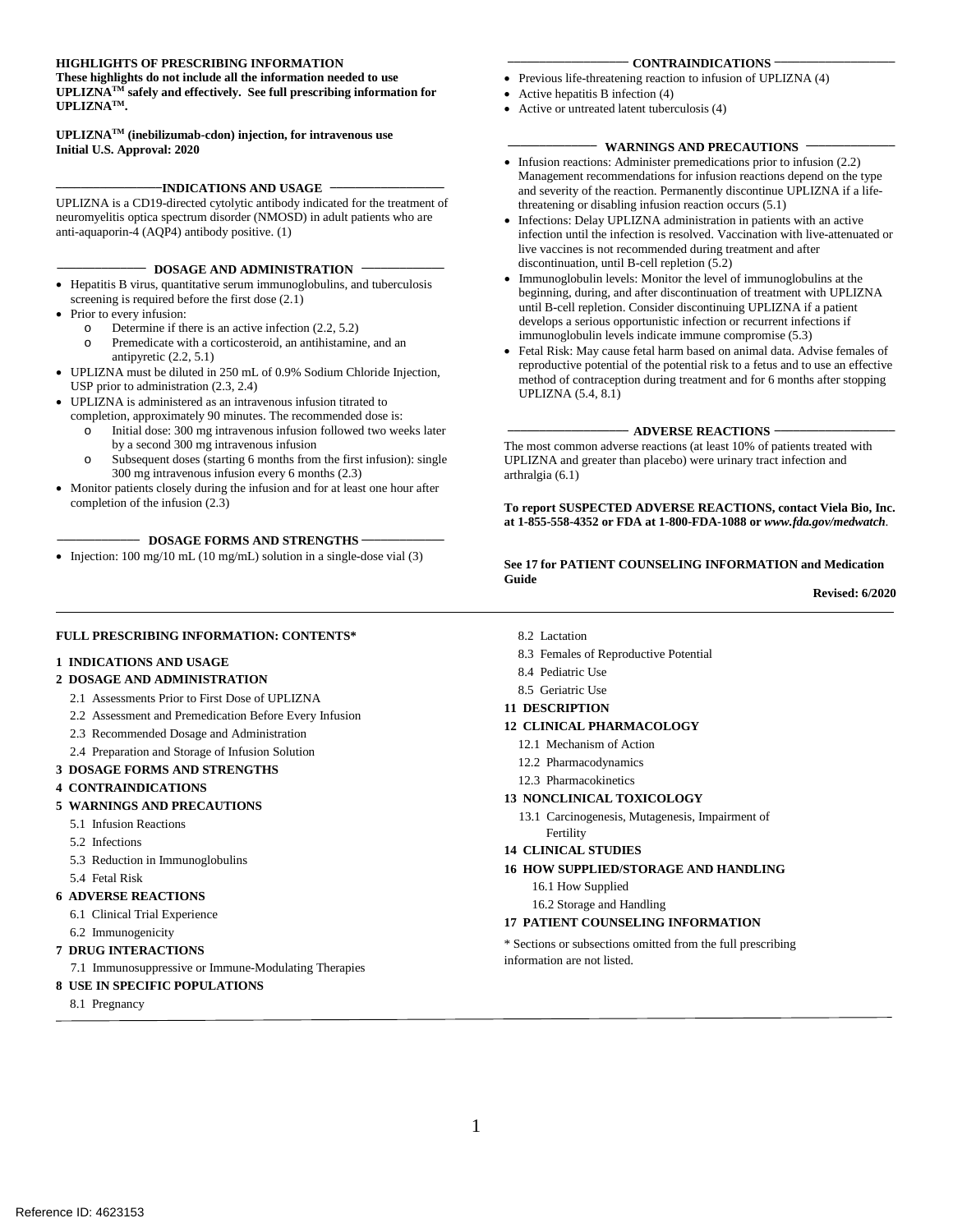### **FULL PRESCRIBING INFORMATION**

### **1 INDICATIONS AND USAGE**

UPLIZNA is indicated for the treatment of neuromyelitis optica spectrum disorder (NMOSD) in adult patients who are anti-aquaporin-4 (AQP4) antibody positive.

### **2 DOSAGE AND ADMINISTRATION**

### **2.1 Assessments Prior to First Dose of UPLIZNA**

#### Hepatitis B Virus Screening

 [HBsAg] and anti-HBV tests. For patients who are negative for HBsAg and positive for HB core Prior to initiating UPLIZNA, perform Hepatitis B virus (HBV) screening. UPLIZNA is contraindicated in patients with active HBV confirmed by positive results for surface antigen antibody [HBcAb+] or are carriers of HBV [HBsAg+], consult liver disease experts before starting and during treatment with UPLIZNA *[see Contraindications (4) and Warnings and Precautions (5.2)].* 

#### Serum Immunoglobulins

 patients with low serum immunoglobulins, consult immunology experts before initiating  treatment with UPLIZNA *[see Warnings and Precautions (5.3)].*  Prior to initiating UPLIZNA, perform testing for quantitative serum immunoglobulins. For

#### Tuberculosis Screening

Prior to initiating UPLIZNA, evaluate for active tuberculosis and test for latent infection. For patients with active tuberculosis or positive tuberculosis screening without a history of appropriate treatment, consult infectious disease experts before initiating treatment with UPLIZNA *[see Contraindications (4) and Warnings and Precautions (5.2)]*.

#### Vaccinations

Because vaccination with live-attenuated or live vaccines is not recommended during treatment and after discontinuation until B-cell repletion, administer all immunizations according to immunization guidelines at least 4 weeks prior to initiation of UPLIZNA for live or liveattenuated vaccines *[see Warnings and Precautions (5.2) and Clinical Pharmacology (12.2)].* 

#### **2.2 Assessment and Premedication Before Every Infusion**

#### Infection Assessment

Prior to every infusion of UPLIZNA, determine whether there is an active infection. In case of active infection, delay infusion of UPLIZNA until the infection resolves *[see Warnings and Precautions (5.2)].*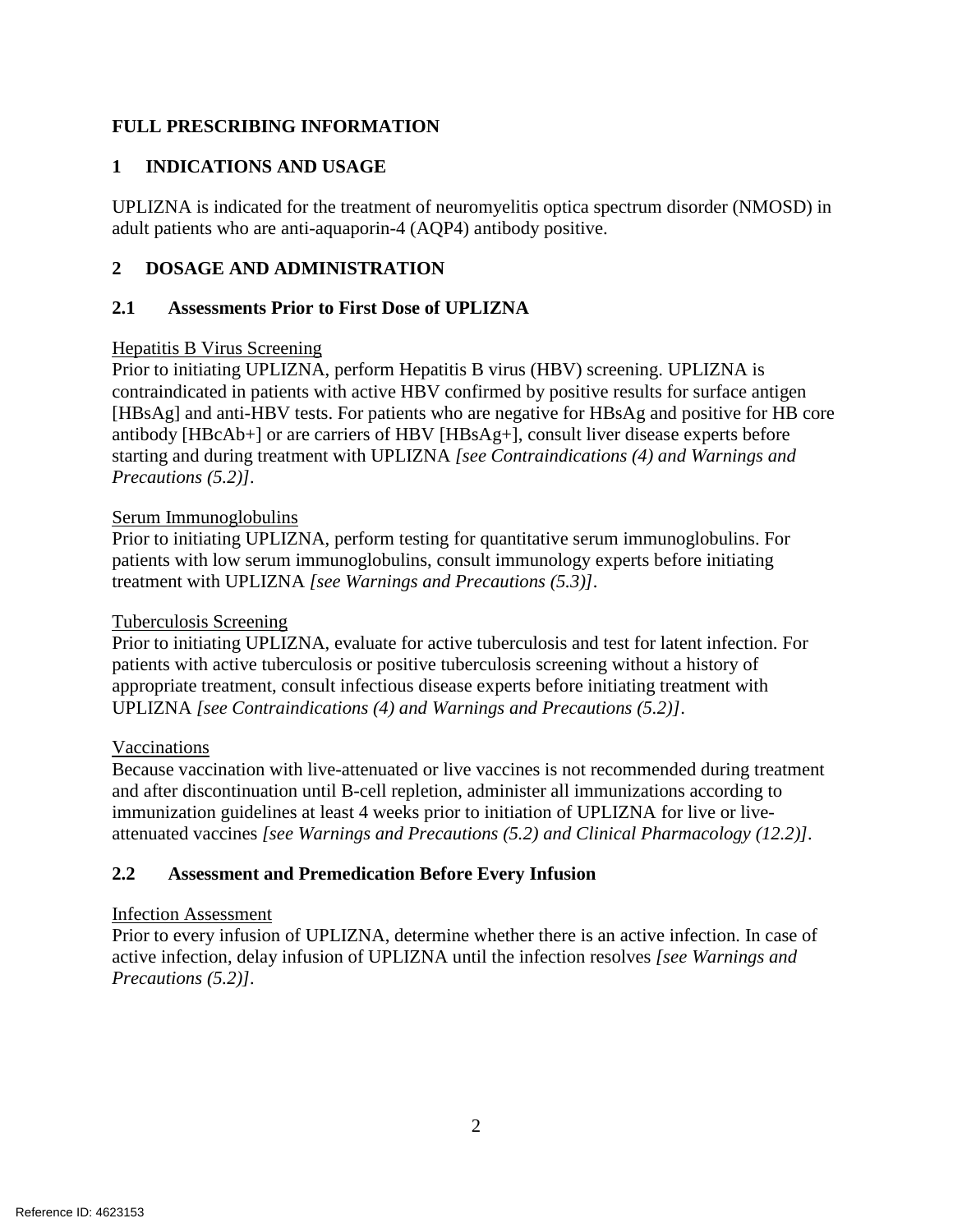#### Premedication

 Table 1 shows premedication to administer prior to each infusion of UPLIZNA to reduce the frequency and severity of infusion reactions *[see Warnings and Precautions (5.2)].* 

| Type of<br><b>Premedication</b> | Route of<br><b>Administration</b> | <b>Examples (or Equivalent)</b>    | <b>Administration Time Prior</b><br>to UPLIZNA Infusion |
|---------------------------------|-----------------------------------|------------------------------------|---------------------------------------------------------|
| corticosteroid                  | intravenous                       | methylprednisolone 80 mg to 125 mg | 30 minutes                                              |
| antihistamine                   | oral                              | diphenhydramine 25 mg to 50 mg     | 30 to 60 minutes                                        |
| antipyretic                     | oral                              | acetaminophen 500 mg to 650 mg     | 30 to 60 minutes                                        |

 **Table 1 Premedication Prior to Each UPLIZNA Infusion** 

### **2.3 Recommended Dosage and Administration**

UPLIZNA is administered as an intravenous infusion (see Table 2). The recommended dosage is:

- intravenous infusion. • Initial dose: 300 mg intravenous infusion followed 2 weeks later by a second 300 mg
- Subsequent doses (starting 6 months from the first infusion): single 300 mg intravenous infusion every 6 months.

#### Administration

UPLIZNA must be diluted prior to administration *[see Dosage and Administration (2.4)].*

Prior to the start of the intravenous infusion, the prepared infusion solution should be at room temperature.

 infusion reactions *[see Warnings and Precautions (5.1)].* Administer UPLIZNA under the close supervision of an experienced healthcare professional with access to appropriate medical support to manage potential severe reactions such as serious

filter. Administer the prepared solution intravenously via an infusion pump at an increasing rate to completion, approximately 90 minutes, according to the schedule in Table 2. Administer through an intravenous line containing a sterile, low-protein binding 0.2 or 0.22 micron in-line filter.<br>3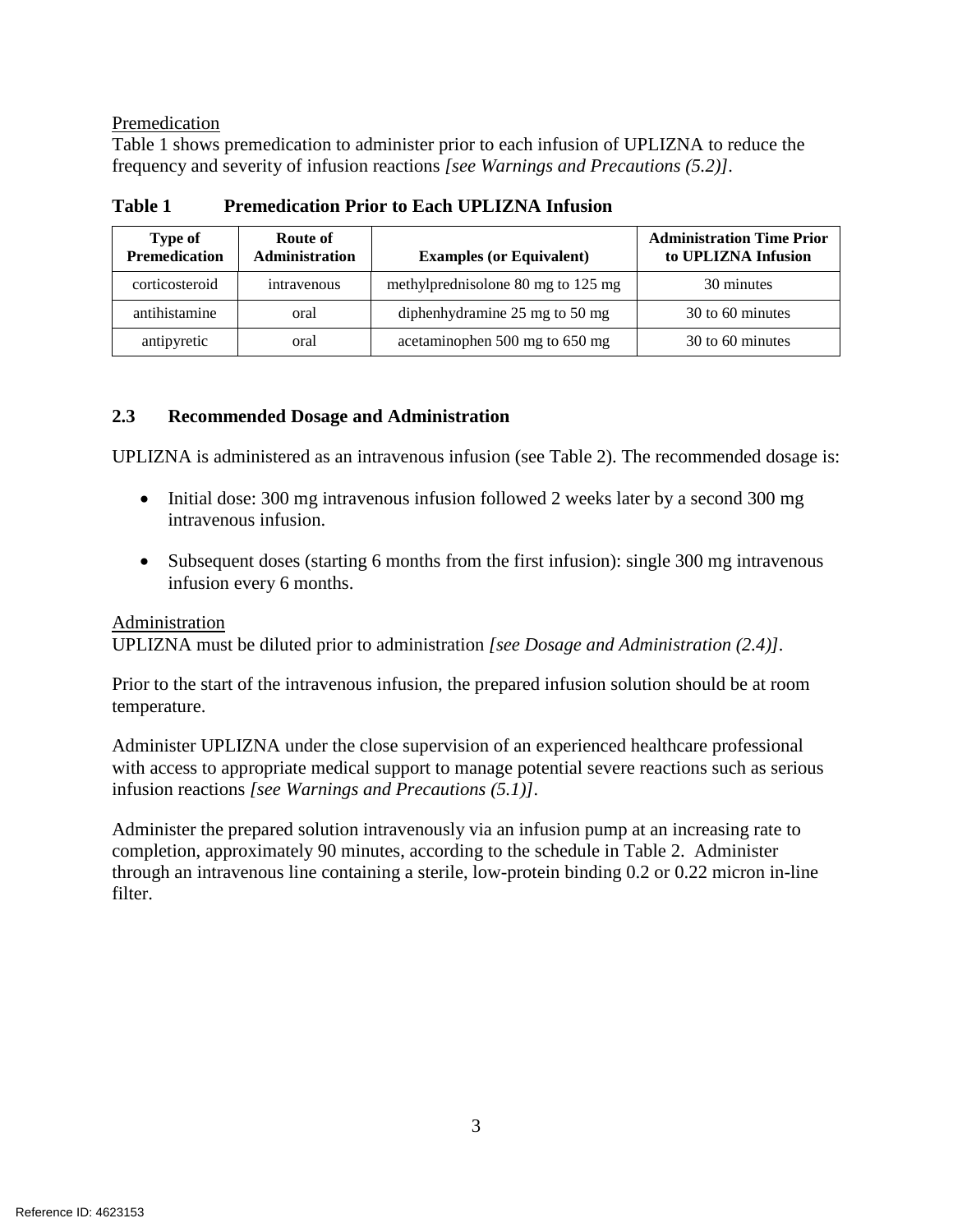# **Table 2 Recommended Infusion Rate for UPLIZNA Administration When Diluted in a 250 mL Intravenous Bag**

| <b>Elapsed Time (minutes)</b> | <b>Infusion Rate (mL/hour)</b> |
|-------------------------------|--------------------------------|
| $0 - 30$                      |                                |
| 31-60                         | 125                            |
| 61 to completion              | 333                            |

Monitor the patient closely for infusion reactions during and for at least one hour after the completion of the infusion.

# **2.4 Preparation and Storage of Infusion Solution**

### Preparation

 *and Strengths (3)].* If the solution is cloudy, discolored, or it contains discrete particulate matter, Visually inspect UPLIZNA solution for particulate matter and discoloration *[see Dosage Forms*  do not use and contact the manufacturer [\(productsafety@vielabio.com\)](mailto:productsafety@vielabio.com). Do not shake the vial.

- Obtain an intravenous bag containing 250 mL of 0.9% Sodium Chloride Injection, USP. Do not use other diluents to dilute UPLIZNA.
- transfer a total of 30 mL into the 250 mL intravenous bag. Mix diluted solution by gentle • Withdraw 10 mL of UPLIZNA from each of the 3 vials contained in the carton and inversion. Do not shake the solution.
- Discard the unused portion remaining in the vials.

#### **Storage of Infusion Solution**

UPLIZNA does not contain a preservative.

the infusion solution for a maximum of 24 hours in the refrigerator between  $2^{\circ}C$  to  $8^{\circ}C$  (36 $^{\circ}F$  to 46°F) or 4 hours at room temperature between 20°C to 25°C (68°F to 77°F) prior to the start of Administer the prepared infusion solution immediately. If not administered immediately, store the infusion.

# **3 DOSAGE FORMS AND STRENGTHS**

 Injection: 100 mg/10 mL (10 mg/mL) clear to slightly opalescent, colorless to slightly yellow solution in a single-dose vial.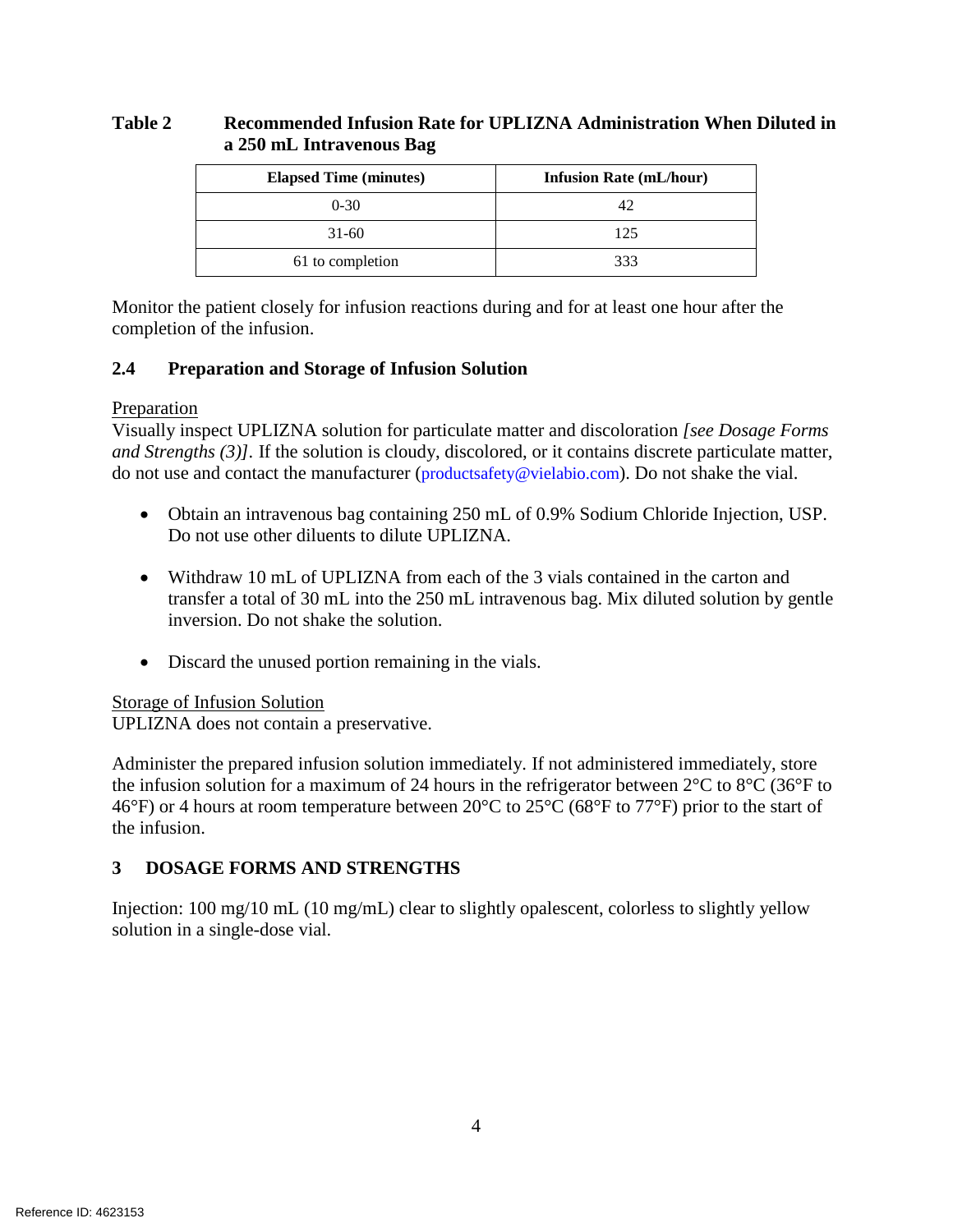# **4 CONTRAINDICATIONS**

UPLIZNA is contraindicated in patients with:

- *Precautions (5.1)]* • A history of a life-threatening infusion reaction to UPLIZNA *[see Warnings and*
- • Active hepatitis B infection *[see Warnings and Precautions (5.2)]*
- • Active or untreated latent tuberculosis *[see Warnings and Precautions (5.2)]*

# **5 WARNINGS AND PRECAUTIONS**

# **5.1 Infusion Reactions**

 dyspnea, fever, myalgia, rash, or other signs or symptoms. During the randomized clinical trial period, infusion reactions were observed with the first course of UPLIZNA in 9.3% of NMOSD patients. Infusion reactions were most common with the first infusion but were also observed UPLIZNA can cause infusion reactions, which can include headache, nausea, somnolence, during subsequent infusions.

Reducing the Risk of Infusion Reactions and Managing Infusion Reactions Administer pre-medication with a corticosteroid, an antihistamine, and an anti-pyretic *[see Dosage and Administration (2.2)].* 

Management recommendations for infusion reactions depend on the type and severity of the reaction*.* For life-threatening infusion reactions, immediately and permanently stop UPLIZNA and administer appropriate supportive treatment. For less severe infusion reactions, management may involve temporarily stopping the infusion, reducing the infusion rate, and/or administering symptomatic treatment.

# **5.2 Infections**

An increased risk of infections has been observed with other B-cell-depleting therapies. The most common infections reported by UPLIZNA-treated patients in the randomized and openlabel clinical trial periods included urinary tract infection (20%), nasopharyngitis (13%), upper respiratory tract infection (8%), and influenza (7%). Delay UPLIZNA administration in patients with an active infection until the infection is resolved.

Possible Increased Risk of Immunosuppressant Effects with Other Immunosuppressants UPLIZNA has not been studied in combination with other immunosuppressants. If combining UPLIZNA with another immunosuppressive therapy, consider the potential for increased immunosuppressive effects.

# Hepatitis B Virus (HBV) Reactivation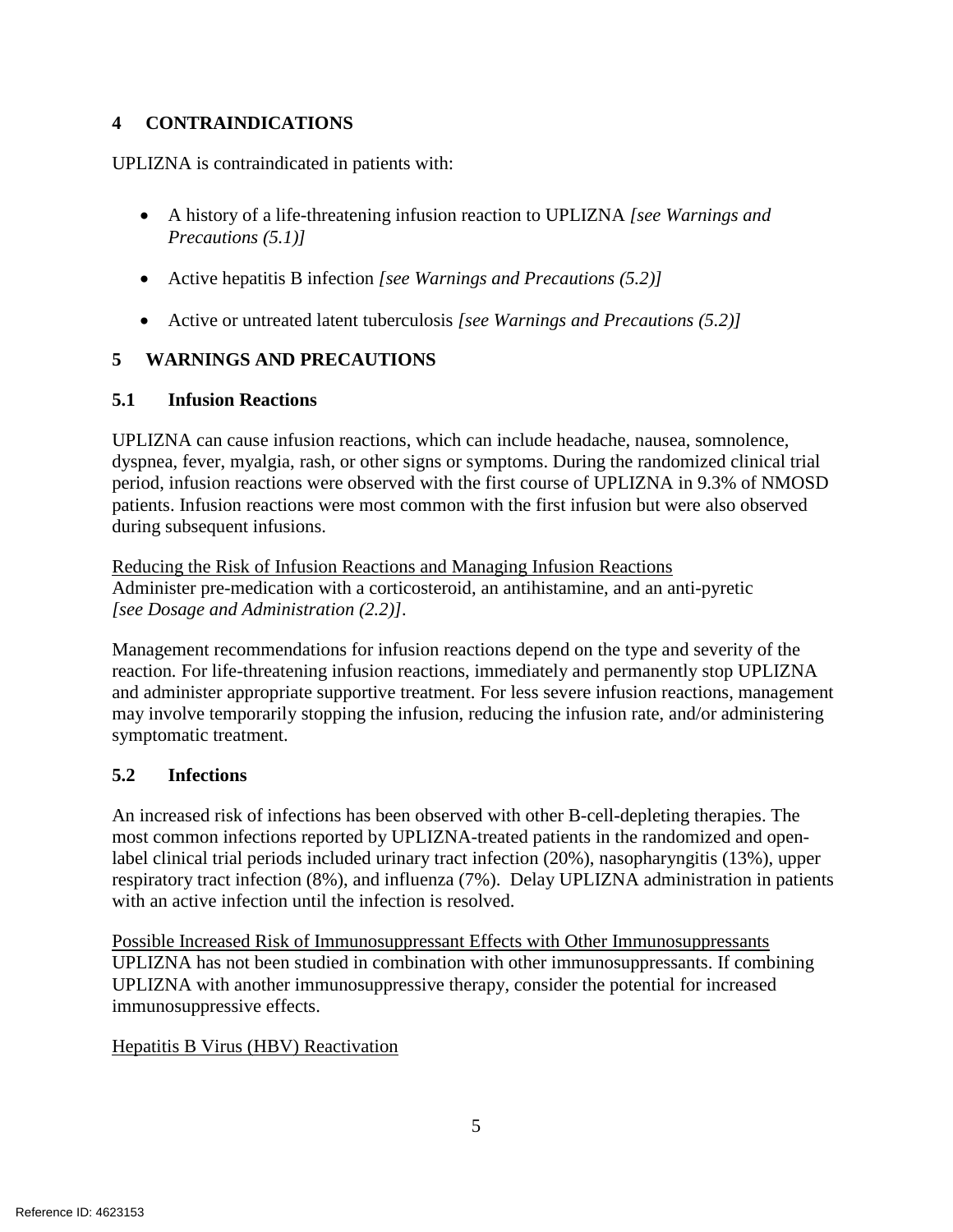hepatitis. For patients who are chronic carriers of HBV [HBsAg+], consult liver disease experts Risk of HBV reactivation has been observed with other B-cell-depleting antibodies. There have been no cases of HBV reactivation in patients treated with UPLIZNA, but patients with chronic HBV infection were excluded from clinical trials. Perform HBV screening in all patients before initiation of treatment with UPLIZNA. Do not administer UPLIZNA to patients with active before starting and during treatment.

#### Progressive Multifocal Leukoencephalopathy (PML)

 antibodies and other therapies that affect immune competence. In UPLIZNA clinical trials one apparent before clinical signs or symptoms. Typical symptoms associated with PML are diverse, PML is an opportunistic viral infection of the brain caused by the JC virus that typically only occurs in patients who are immunocompromised, and that usually leads to death or severe disability. Although no confirmed cases of PML were identified in UPLIZNA clinical trials, JC virus infection resulting in PML has been observed in patients treated with other B-cell-depleting subject died following the development of new brain lesions for which a definitive diagnosis could not be established, though the differential diagnosis included an atypical NMOSD relapse, PML, or acute disseminated encephalomyelitis. At the first sign or symptom suggestive of PML, withhold UPLIZNA and perform an appropriate diagnostic evaluation. MRI findings may be progress over days to weeks, and include progressive weakness on one side of the body or clumsiness of limbs, disturbance of vision, and changes in thinking, memory, and orientation leading to confusion and personality changes.

#### Tuberculosis

Patients should be evaluated for tuberculosis risk factors and tested for latent infection prior to initiating UPLIZNA. Consider anti-tuberculosis therapy prior to initiation of UPLIZNA in patients with a history of latent active tuberculosis in whom an adequate course of treatment cannot be confirmed, and for patients with a negative test for latent tuberculosis but having risk factors for tuberculosis infection. Consult infectious disease experts regarding whether initiating anti-tuberculosis therapy is appropriate before starting treatment.

#### Vaccinations

Administer all immunizations according to immunization guidelines at least 4 weeks prior to initiation of UPLIZNA. The safety of immunization with live or live-attenuated vaccines following UPLIZNA therapy has not been studied, and vaccination with live-attenuated or live vaccines is not recommended during treatment and until B-cell repletion.

 *Vaccination of Infants Born to Mothers Treated with UPLIZNA During Pregnancy* In infants of mothers exposed to UPLIZNA during pregnancy, do not administer live or liveattenuated vaccines before confirming recovery of B-cell counts in the infant. Depletion of B-cells in these exposed infants may increase the risks from live or live-attenuated vaccines. Non-live vaccines, as indicated, may be administered prior to recovery from B-cell and immunoglobulin level depletion, but consultation with a qualified specialist should be considered to assess whether a protective immune response was mounted *[see Use in Specific Populations (8.1)].*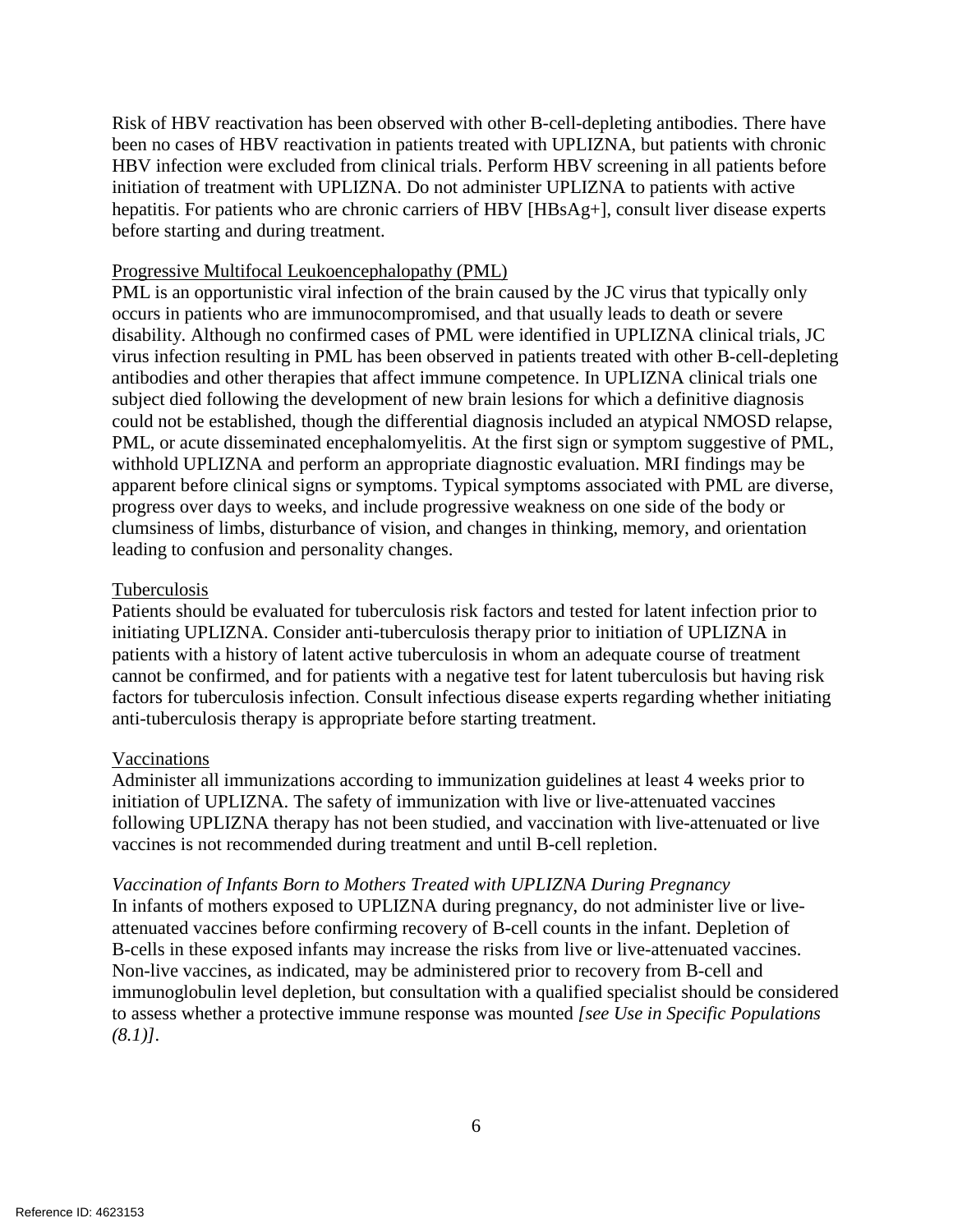# **5.3 Reduction in Immunoglobulins**

 total and individual immunoglobulins such as immunoglobulins G and M (IgG and IgM) with continued UPLIZNA treatment *[see Adverse Reactions (6.1)].* Monitor the levels of quantitative There may be a progressive and prolonged hypogammaglobulinemia or decline in the levels of serum immunoglobulins during treatment with UPLIZNA, especially in patients with opportunistic or recurrent infections, and until B-cell repletion after discontinuation of therapy. Consider discontinuing UPLIZNA therapy if a patient with low immunoglobulin G or M develops a serious opportunistic infection or recurrent infections, or if prolonged hypogammaglobulinemia requires treatment with intravenous immunoglobulins.

# **5.4 Fetal Risk**

 Based on animal data, UPLIZNA can cause fetal harm due to B-cell lymphopenia and reduce antibody response in offspring exposed to UPLIZNA even after B-cell repletion. Transient peripheral B-cell depletion and lymphocytopenia have been reported in infants born to mothers exposed to other B-cell depleting antibodies during pregnancy. Advise females of reproductive potential to use effective contraception while receiving UPLIZNA and for at least 6 months after the last dose *[see Use in Specific Populations (8.1)]*.

# **6 ADVERSE REACTIONS**

The following clinically significant adverse reactions are described elsewhere in the labeling:

- Infusion Reactions *[see Warnings and Precautions (5.1)]*
- Infections *[see Warnings and Precautions (5.2)]*
- Reduction in Immunoglobulins *[see Warnings and Precautions (5.3)]*

# **6.1 Clinical Trial Experience**

Because clinical trials are conducted under widely varying conditions, adverse reaction rates observed in the clinical trials of a drug cannot be directly compared to rates in the clinical trials of another drug and may not reflect the rates observed in practice.

 period; during which 52 patients received placebo *[see Dosage and Administration (2.1) and*  The safety of UPLIZNA was evaluated in Study 1, in which 161 patients were exposed to UPLIZNA at the recommended dosage regimen during the randomized, controlled treatment *Clinical Studies (14)]*. Subsequently, 198 patients were exposed to UPLIZNA during an open-label treatment period.

 of 324 person-years of exposure to UPLIZNA, including 165 patients with exposure for at least Two-hundred and eight patients in the randomized and open-label treatment periods had a total 6 months and 128 with exposure for one year or more.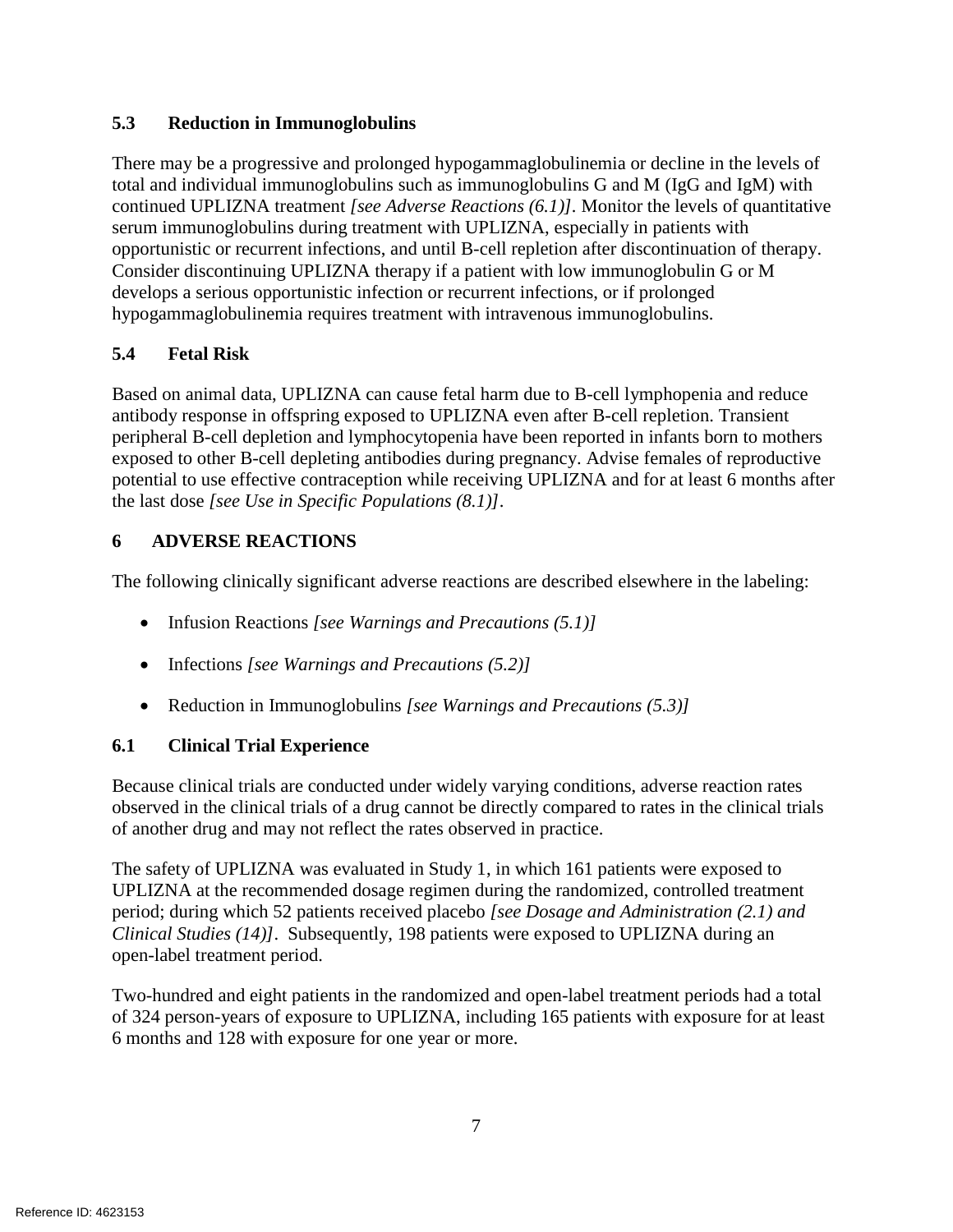Table 3 lists adverse reactions that occurred in at least 5% of patients treated with UPLIZNA and incidence than placebo) were urinary tract infection and arthralgia. at a greater incidence than in patients who received placebo in Study 1. The most common adverse reactions (incidence of at least 10% in patients treated with UPLIZNA and at a greater

| <b>Adverse Reactions</b> | <b>UPLIZNA</b><br>$N = 161$<br>$\frac{6}{9}$ | <b>Placebo</b><br>$N = 52$<br>$\frac{6}{9}$ |
|--------------------------|----------------------------------------------|---------------------------------------------|
| Urinary tract infection  |                                              |                                             |
| Arthralgia               |                                              |                                             |
| Headache                 |                                              |                                             |
| Back pain                |                                              |                                             |

# **Table 3 Adverse Reactions in Patients with NMOSD with an Incidence of at Least 5% with UPLIZNA and a Greater Incidence than Placebo in Study 1**

Across both the randomized and open-label treatment in Study 1, the most common adverse reactions (greater than 10%) were urinary tract infection (20%), nasopharyngitis (13%), infusion reaction (12%), arthralgia (11%), and headache (10%).

#### Laboratory Abnormalities

### *Decreased Immunoglobulins*

 increased by 6% and IgM was increased by approximately 13% in placebo-treated patients. The normal at year 1 was 6.6% and at year 2 was 13%. The proportion of patients treated with UPLIZNA who had IgM levels below the lower limit of normal at year 1 was 31% and at year 2 At the end of the 6.5-month randomized, controlled period, relative to baseline, the total immunoglobulin level was reduced approximately 8% from baseline for patients treated with UPLIZNA as compared to an increase of 6% in patients treated with placebo. The mean decreases from baseline in immunoglobulin G (IgG) and immunoglobulin M (IgM) were approximately 4% and 32%, respectively, in patients treated with UPLIZNA, whereas IgG was proportion of patients treated with UPLIZNA who had IgG levels below the lower limit of was 42%.

# *Decreased Neutrophil Counts*

 with a neutrophil count below the limit of normal was 12% for patients treated with UPLIZNA compared to 4.2% for patients who received placebo. Neutrophil counts between  $1.0$ - $1.5 \times 10^9$ /L were observed in 6.9% of UPLIZNA-treated patients versus 1.9% of patients who received placebo. Neutrophil counts between  $0.5$ -1.0  $x10<sup>9</sup>/L$  were observed in 1.9% of patients treated with UPLIZNA compared to no patients who received placebo. At the end of the 6.5-month randomized, controlled period, the proportion of patients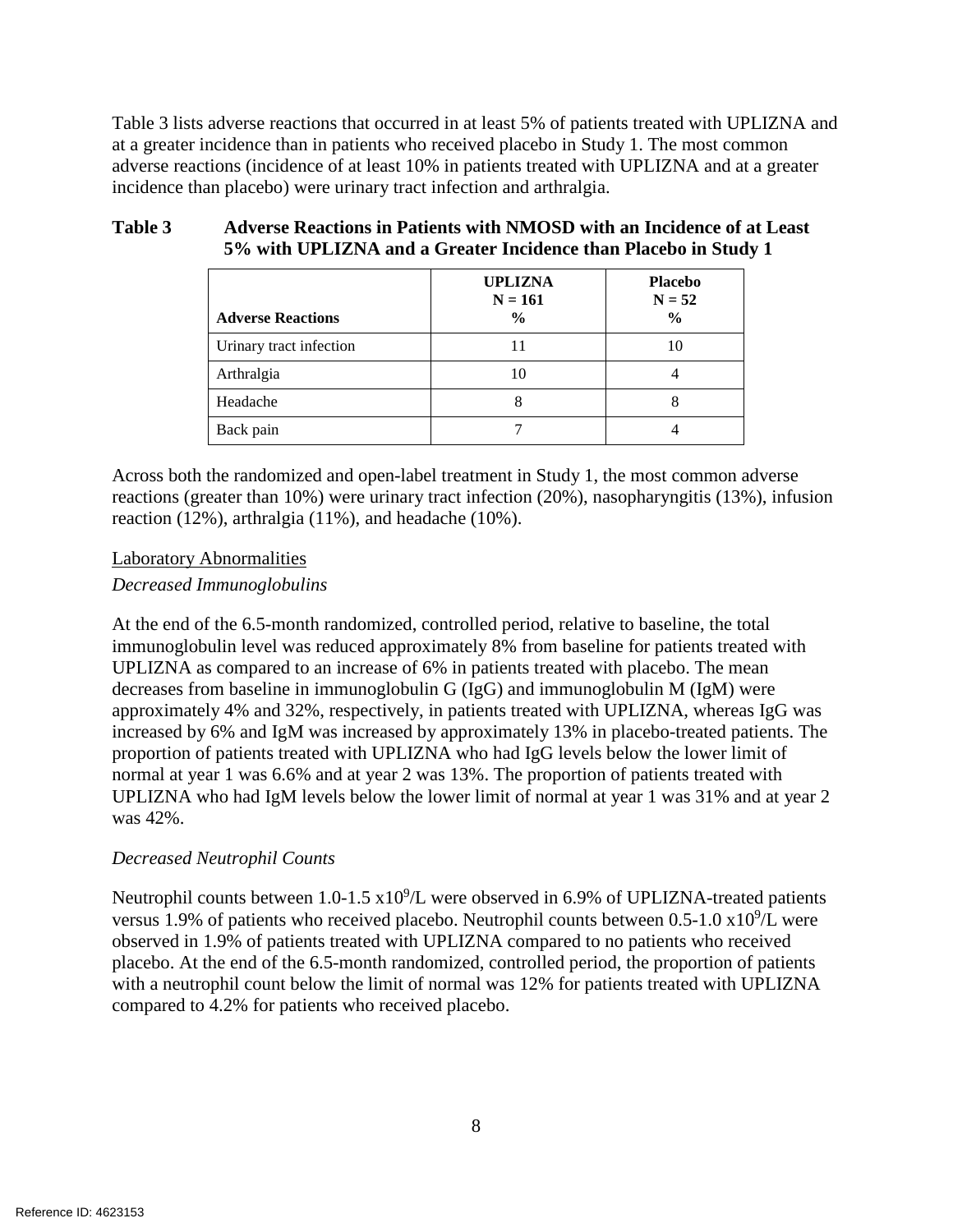# *Decreased Lymphocyte Counts*

A reduction in lymphocyte counts was observed more frequently in patients treated with UPLIZNA compared to those who received placebo. At the end of the 6.5-month randomized, controlled period, the proportion of patients with a lymphocyte count below the limit of normal was 5.3% for patients treated with UPLIZNA compared to 4.2% for patients who received placebo.

# **6.2 Immunogenicity**

 influenced by several factors including assay methodology, sample handling, timing of sample other studies or to other inebilizumab products may be misleading. As with all therapeutic proteins there is potential for immunogenicity. The detection of antibody formation is highly dependent on the sensitivity and specificity of the assay. Additionally, the observed incidence of antibody (including neutralizing antibody) positivity in an assay may be collection, concomitant medications, and underlying disease. For these reasons, comparison of the incidence of antibodies in the studies described below with the incidence of antibodies in

 development on the efficacy or safety of UPLIZNA in these patients, the available data are too In Study 1, treatment-emergent antibodies (those that appeared or significantly increased from baseline after administration of UPLIZNA), were detected in 5.6% patients receiving UPLIZNA. Although these data do not demonstrate an impact of anti-inebilizumab-cdon antibody limited to make definitive conclusions.

# **7 DRUG INTERACTIONS**

# **7.1 Immunosuppressive or Immune-Modulating Therapies**

Concomitant usage of UPLIZNA with immunosuppressant drugs, including systemic corticosteroids, may increase the risk of infection. Consider the risk of additive immune system effects when co-administering immunosuppressive therapies with UPLIZNA.

# **8 USE IN SPECIFIC POPULATIONS**

# **8.1 Pregnancy**

# Risk Summary

 use of UPLIZNA in pregnant women. However, transient peripheral B-cell depletion and UPLIZNA is a humanized IgG1 monoclonal antibody and immunoglobulins are known to cross the placental barrier. There are no adequate data on the developmental risk associated with the lymphocytopenia have been reported in infants born to mothers exposed to other B-cell depleting antibodies during pregnancy. B-cell levels in infants following maternal exposure to UPLIZNA have not been studied in clinical trials. The potential duration of B-cell depletion in such infants, and the impact of B-cell depletion on vaccine safety and effectiveness, is unknown *[see Warnings and Precautions (5.2)].*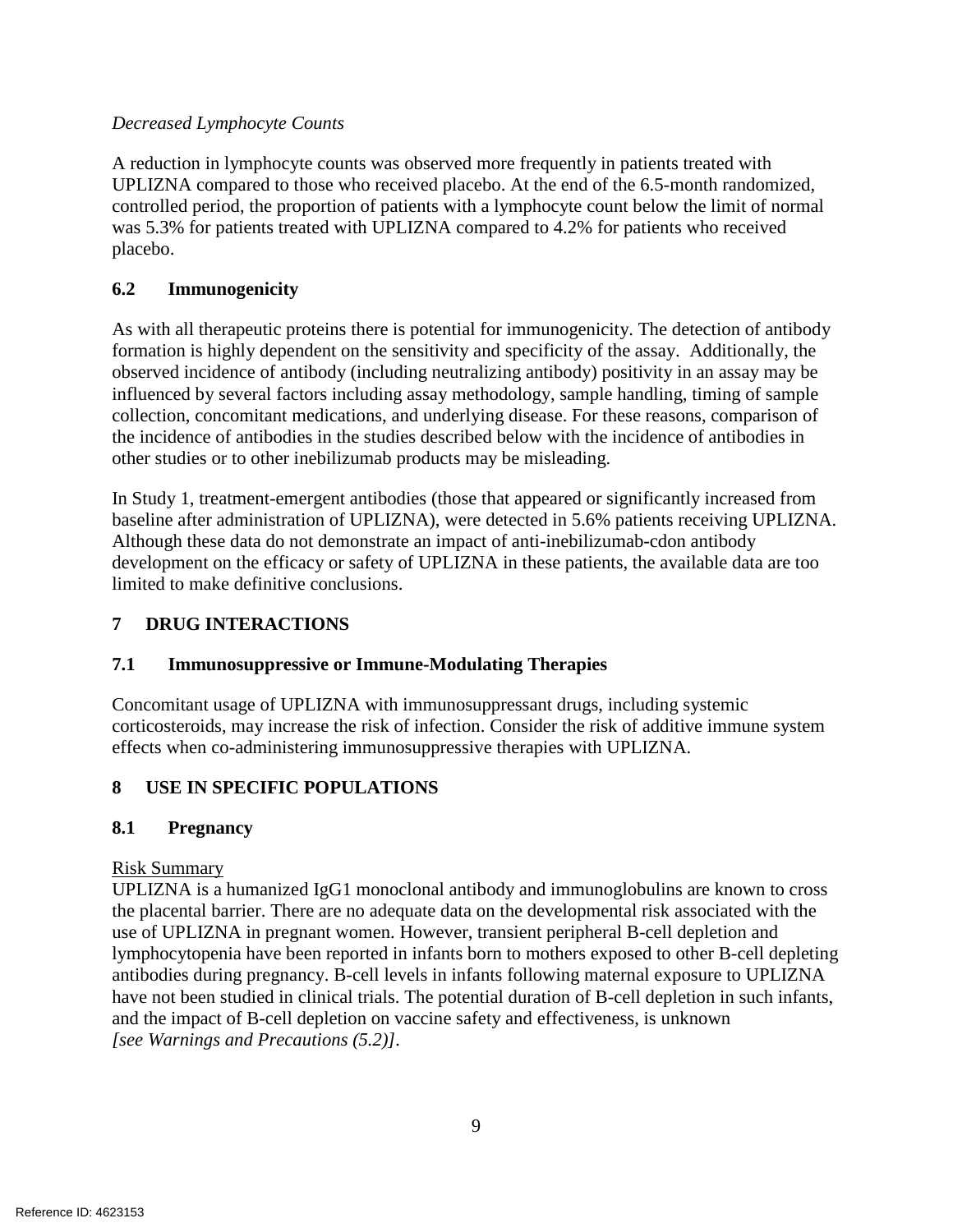miscarriage in clinically recognized pregnancies is 2 to 4% and 15 to 20%, respectively. In the U.S. general population, the estimated background risk of major birth defects and

# Data

# *Animal Data*

 These results demonstrate that inebilizumab-cdon crosses the placenta and depletes B cells in the Intravenous administration of inebilizumab-cdon (0, 3, or 30 mg/kg/week) to human CD19 transgenic (huCD19 Tg) male and female mice prior to and during mating and continuing in females through gestation day 15 resulted in no adverse effects on embryofetal development; however, there was a marked reduction in B cells in fetal blood and liver at both doses tested. fetus.

 Intravenous administration of inebilizumab-cdon (0, 3, or 30 mg/kg) to huCD19 Tg mice every three days throughout organogenesis and lactation resulted in depletion of B cells and persistent reductions in immune function (even following repletion of B cells and lasting into adulthood) in offspring at both doses tested. At the end of the lactation period, plasma inebilizumab-cdon levels in offspring were only slightly lower those in maternal plasma. A no-effect level for immunotoxicity in the offspring was not identified.

# **8.2 Lactation**

# Risk Summary

 potential for absorption of UPLIZNA to lead to B-cell depletion in the breastfed infant is with the mother's clinical need for UPLIZNA and any potential adverse effects on the breastfed There are no data on the presence of ineblizumab-cdon in human milk, the effects on a breastfed infant, or the effects on milk production. Human IgG is excreted in human milk, and the unknown. The developmental and health benefits of breastfeeding should be considered along infant from UPLIZNA or from the underlying maternal condition.

# **8.3 Females of Reproductive Potential**

# **Contraception**

Women of childbearing potential should use contraception while receiving UPLIZNA and for 6 months after the last infusion of UPLIZNA *[see Clinical Pharmacology (12.3)]*.

# **8.4 Pediatric Use**

Safety and effectiveness in pediatric patients have not been established.

# **8.5 Geriatric Use**

 determine whether they respond differently from younger patients. Clinical studies of UPLIZNA did not include sufficient numbers of patients aged 65 and over to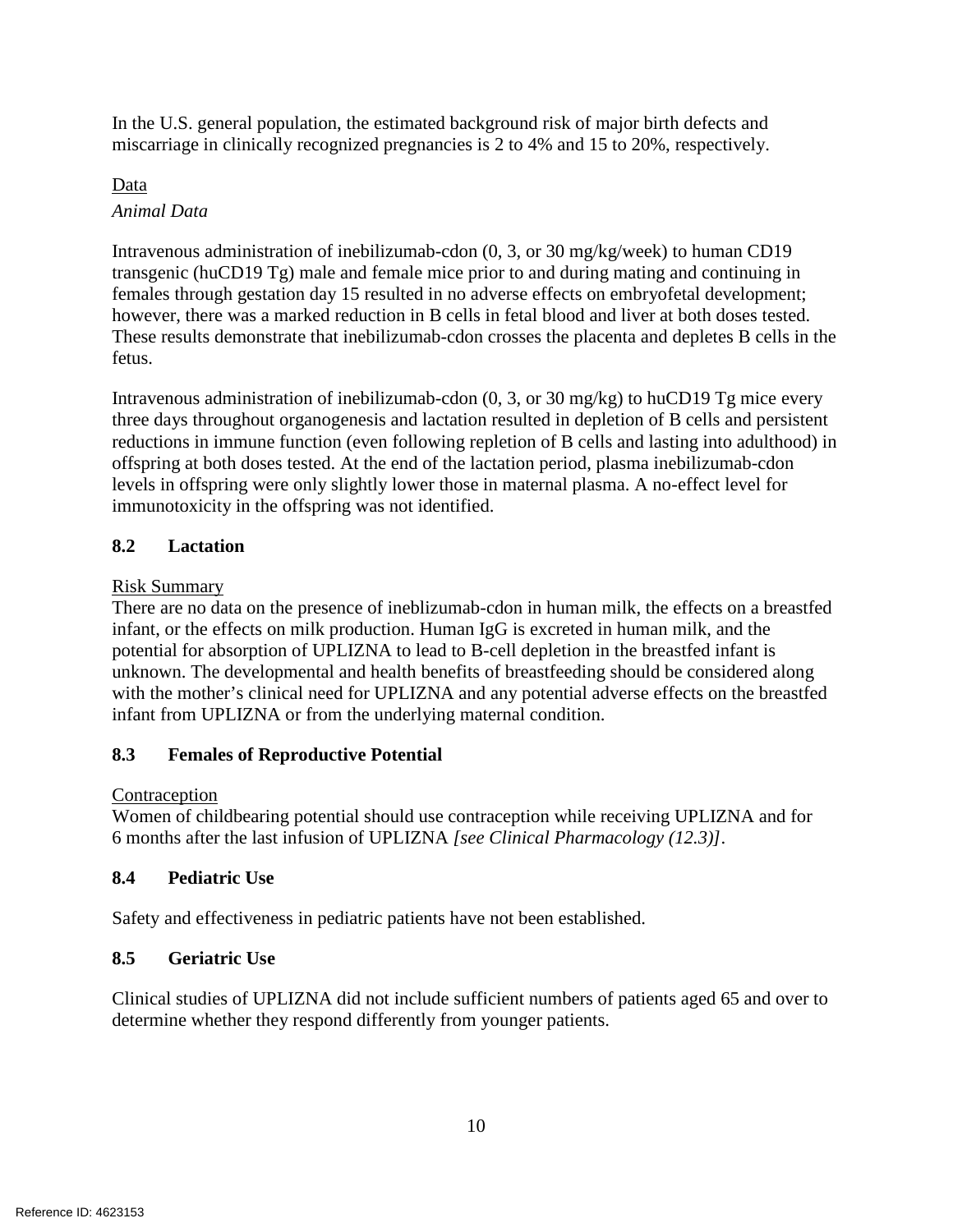# **11 DESCRIPTION**

Inebilizumab-cdon is a CD19-directed humanized afucosylated IgG1 monoclonal antibody produced by recombinant DNA technology in Chinese hamster ovary (CHO) cell suspension culture. The molecular weight is approximately 149 kDa.

UPLIZNA (inebilizumab-cdon) injection is a sterile, preservative-free, clear to slightly opalescent, colorless to slightly yellow solution, free from visible particles, for intravenous use.

 Each single-dose vial contains 100 mg of inebilizumab in 10 mL of solution. Each mL contains 10 mg of inebilizumab-cdon, L-histidine (1.4 mg), L-histidine hydrochloride monohydrate (2.3 mg), polysorbate 80 (0.1 mg), sodium chloride (4.1 mg), α,α-trehalose dihydrate (40.1 mg), and Water for Injection, USP and a pH of 6.

# **12 CLINICAL PHARMACOLOGY**

# **12.1 Mechanism of Action**

The precise mechanism by which inebilizumab-cdon exerts its therapeutic effects in NMOSD is unknown but is presumed to involve binding to CD19, a cell surface antigen presents on pre-B and mature B lymphocytes. Following cell surface binding to B lymphocytes, inebilizumab-cdon results in antibody-dependent cellular cytolysis.

# **12.2 Pharmacodynamics**

Pharmacodynamics of UPLIZNA were assessed with an assay for CD20+ B cells, since UPLIZNA can interfere with the CD19+ B cell assay. Treatment with UPLIZNA reduces CD20+ B cell counts in blood by 8 days after infusion. In Study 1 *[see Clinical Studies (14)]*, CD20+ Bcell counts were reduced below the lower limit of normal by 4 weeks in 100% of patients treated with UPLIZNA and remained below the lower limit of normal in 94% of patients for 28 weeks after initiation of treatment.

# **12.3 Pharmacokinetics**

 administrations 2 week apart was 2980 µg⋅d/mL. The pharmacokinetics of inebilizumab-cdon in NMOSD patients following intravenous administration of UPLIZNA was biphasic with a mean terminal half-life of 18 days. The mean maximum concentration was 108 μg/mL (300 mg, second dose on Day 15), and the cumulative AUC of the 26-week treatment period in which NMOSD patients received two intravenous

# **Distribution**

Based on population pharmacokinetic analysis, the estimated typical central and peripheral volume of distribution of inebilizumab-cdon was 2.95L and 2.57L, respectively.

# Metabolism

Inebilizumab-cdon is a humanized IgG1 monoclonal antibody that is degraded by proteolytic enzymes widely distributed in the body.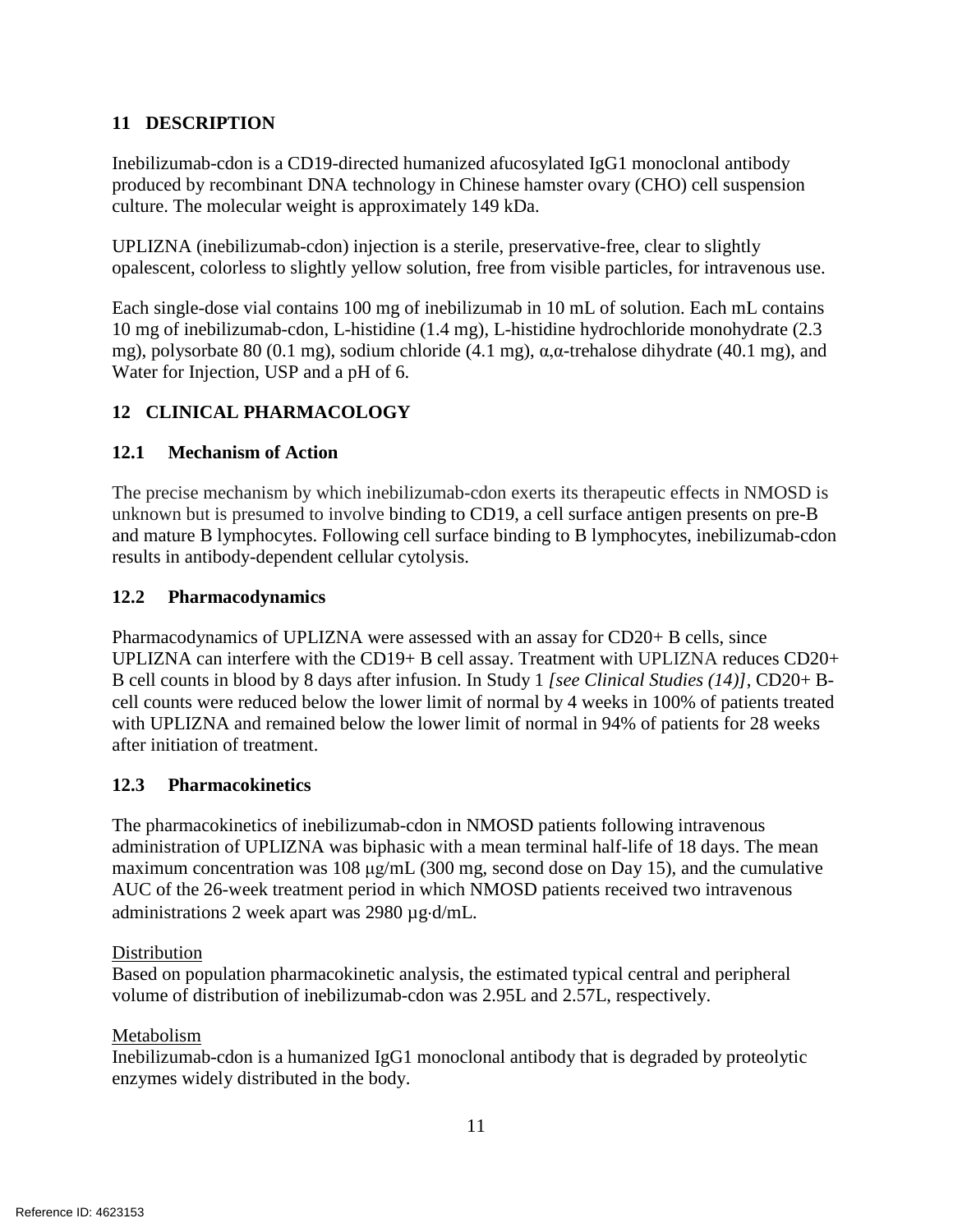### Elimination

 The results of population pharmacokinetic analysis indicated that the estimated inebilizumab- cdon systemic clearance of the first-order elimination pathway was 0.19 L/day. At low exposure levels, inebilizumab-cdon was likely subject to the receptor (CD19)-mediated clearance, which decreased with time presumably because of the depletion of B-cells by UPLIZNA treatment.

#### Specific Populations

*Gender, Race, Geriatric Use* 

 A population pharmacokinetic analysis indicated that there was no significant effect of gender, race, and age on inebilizumab-cdon clearance.

### *Renal/Hepatic Impairment*

No formal clinical studies have been conducted to investigate the effect of renal impairment or hepatic impairment on inebilizumab-cdon pharmacokinetic parameters.

#### Drug Interaction Studies

 Cytochrome P450 enzymes and transporters are not involved in the clearance of inebilizumab- transporters is low. cdon; therefore, the potential risk of interactions between UPLIZNA and concomitant medications that are substrates, inducers, or inhibitors of cytochrome P450 enzymes and

# **13 NONCLINICAL TOXICOLOGY**

### **13.1 Carcinogenesis, Mutagenesis, Impairment of Fertility**

#### **Carcinogenesis**

No studies have been conducted to assess the carcinogenic potential of inebilizumab-cdon.

#### Mutagenesis

No studies have been conducted to assess the genotoxic potential of inebilizumab-cdon.

#### **Impairment of Fertility**

Intravenous administration of inebilizumab-cdon (0, 3, or 30 mg/kg/week) to human CD19 transgenic male and female mice prior to and during mating and continuing in females through gestation day 15 resulted in reduced fertility at both doses tested. A no-effect dose for adverse effects on fertility was not identified.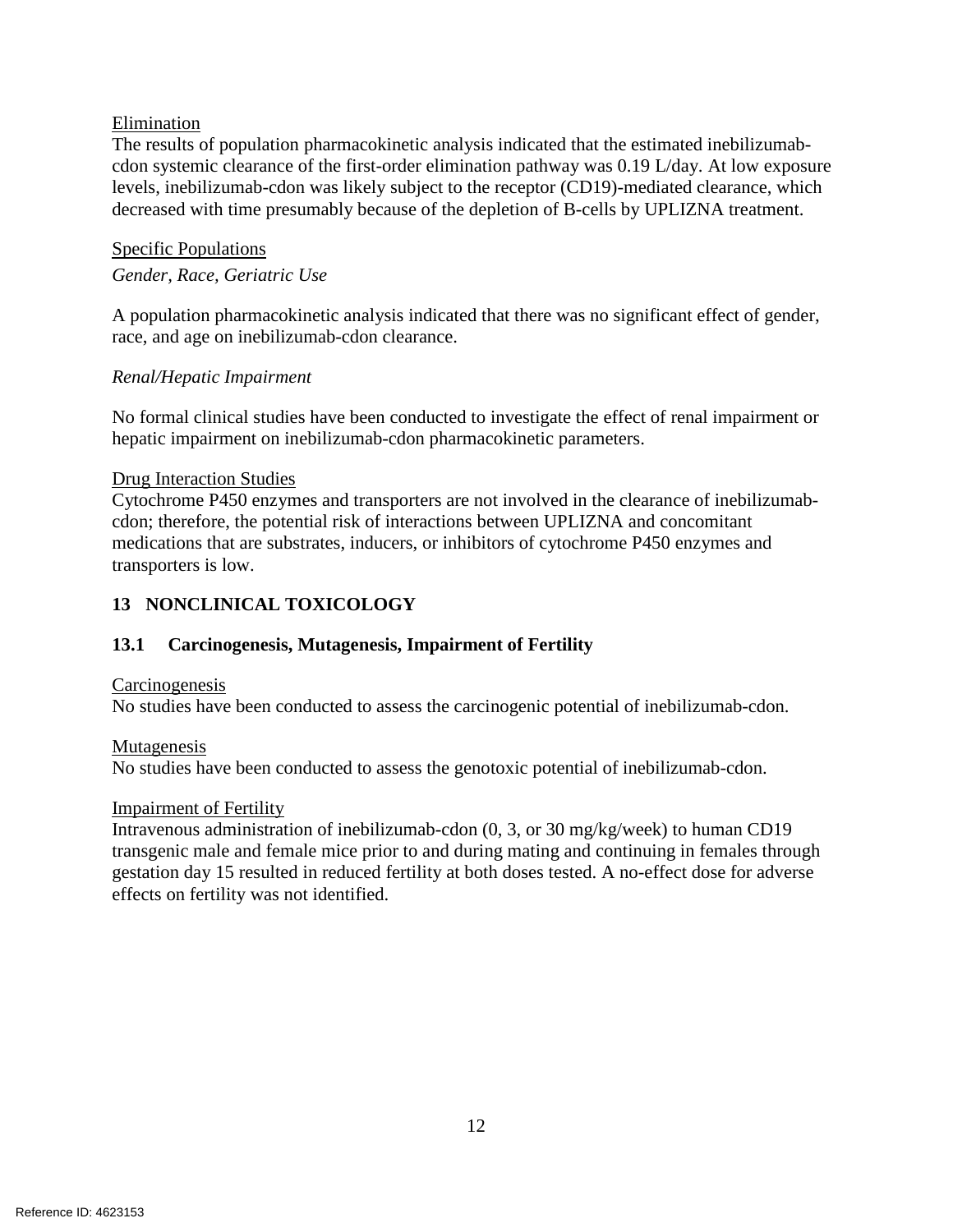# **14 CLINICAL STUDIES**

 The efficacy of UPLIZNA for the treatment of NMOSD was established in Study 1 (NCT02200770), a randomized (3:1), double-blind, placebo-controlled trial that enrolled 213 patients with NMOSD who were anti-AQP4 antibody positive and 17 who were anti-AQP4 antibody negative.

Patients met the following eligibility criteria:

- 1. A history of one or more relapses that required rescue therapy within the year prior to screening, or 2 or more relapses that required rescue therapy in 2 years prior to screening.
- 2. Expanded Disability Status Scale (EDSS) score of 7.5 or less. Patients with an EDSS score of 8.0 were eligible if they were deemed capable of participating.
- 3. Patients were excluded if previously treated with immunosuppressant therapies within an interval specified for each such therapy.

The use of immunosuppressants during the blinded phase of the trial was prohibited.

The use of oral or intravenous corticosteroids during the blinded phase of the trial was prohibited, with the exception of premedication for investigational treatment and treatment for a relapse.

 Of the 213 enrolled anti-AQP4 antibody positive patients, a total of 161 were randomized to receive treatment with UPLIZNA, and 52 were randomized to receive placebo.

 groups. Females accounted for 94% of the study population. Fifty-two percent of patients were White, 21% Asian, and 9% Black or African American. The mean age was 43 years (range 18 to The baseline demographic and disease characteristics were balanced between the treatment 74 years). The mean EDSS score was 4.0. The number of relapses in the two years prior to randomization was 2 or more in 83% of the patients.

 UPLIZNA was administered according to the recommended dosage regimen *[*see *Dosage and Administration (2.4)].* 

 adjudicated relapse in the randomized-controlled period (RCP), or who completed the Day 197 visit without a relapse, exited the RCP. All potential relapses were evaluated by a blinded, independent, adjudication committee, who determined whether the relapse met protocol-defined criteria. Patients who experienced an

 before Day 197. The primary efficacy endpoint was the time to the onset of the first adjudicated relapse on or

0.272;  $p < 0.0001$ ). In the anti-AQP4 antibody positive population there was a 77.3% relative The time to the first adjudicated relapse was significantly longer in patients treated with UPLIZNA compared to patients who received placebo (relative risk reduction 73%; hazard ratio: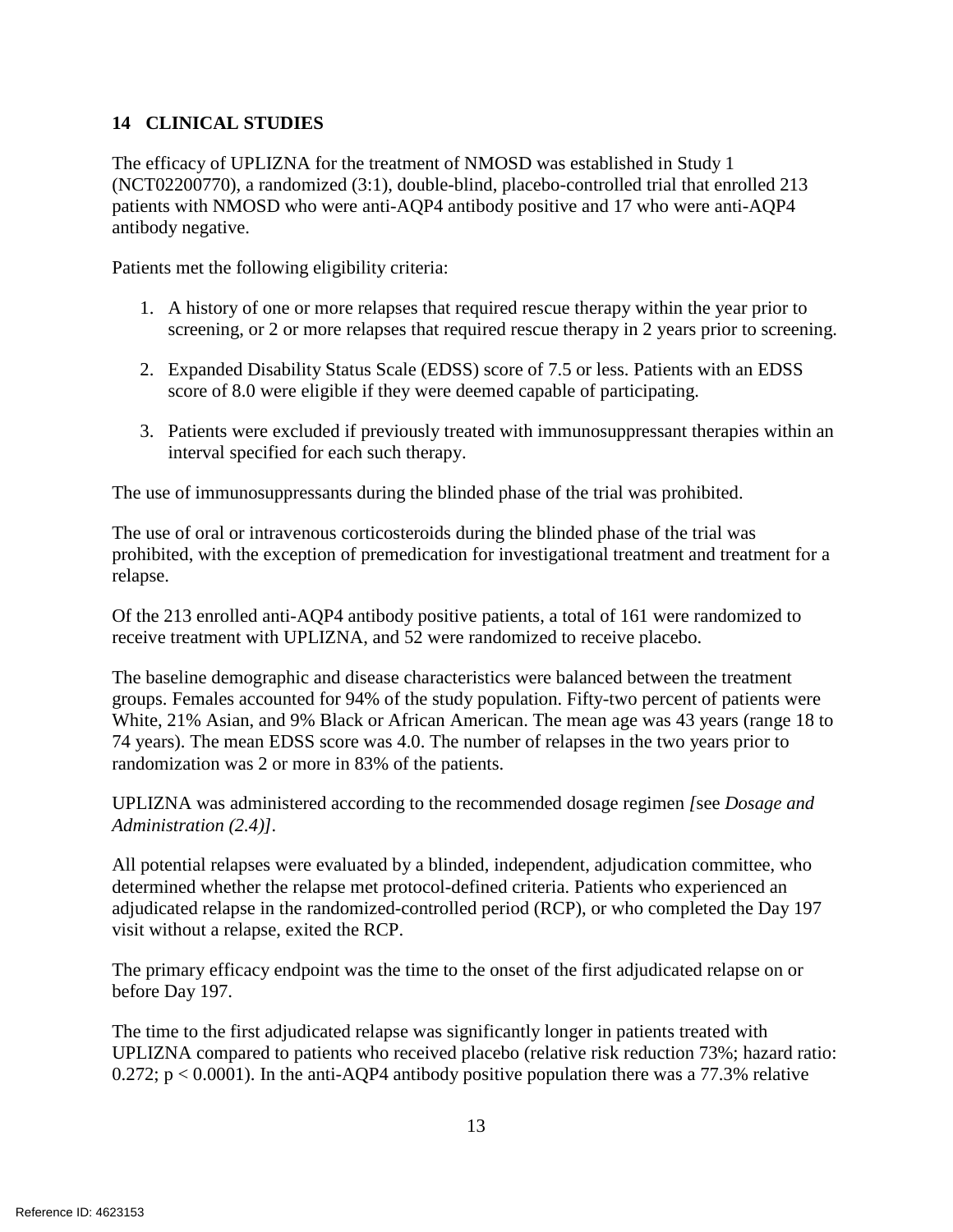reduction (hazard ratio:  $0.227$ ,  $p < 0.0001$ ). There was no evidence of a benefit in patients who were anti-AQP4 antibody negative.

| Table 4 |  |  |  |  | Efficacy Results in Study 1 in anti-AQP4 Antibody Positive NMOSD Patients |
|---------|--|--|--|--|---------------------------------------------------------------------------|
|---------|--|--|--|--|---------------------------------------------------------------------------|

|                                                                               | <b>Treatment Group</b>      |                            |  |  |  |
|-------------------------------------------------------------------------------|-----------------------------|----------------------------|--|--|--|
|                                                                               | <b>UPLIZNA</b><br>$N = 161$ | <b>Placebo</b><br>$N = 52$ |  |  |  |
| Time to Adjudication Committee-Determined Relapse (Primary Efficacy Endpoint) |                             |                            |  |  |  |
| Number (%) of patients with relapse                                           | 18 (11.2%)                  | 22 (42.3%)                 |  |  |  |
| Hazard ratio (95% CI) <sup>a</sup>                                            | 0.227(0.121, 0.423)         |                            |  |  |  |
| p-value <sup>a</sup>                                                          | < 0.0001                    |                            |  |  |  |

a Cox regression method, with placebo as the reference group.

### **Figure 1 Kaplan-Meier Plot of Time to First Adjudication Committee-Determined NMOSD Relapse in the Randomized-Controlled Period (ITT Population; anti-AQP4 Antibody Positive Patients)**



Note: Numbers of patients at risk are shown at each time point.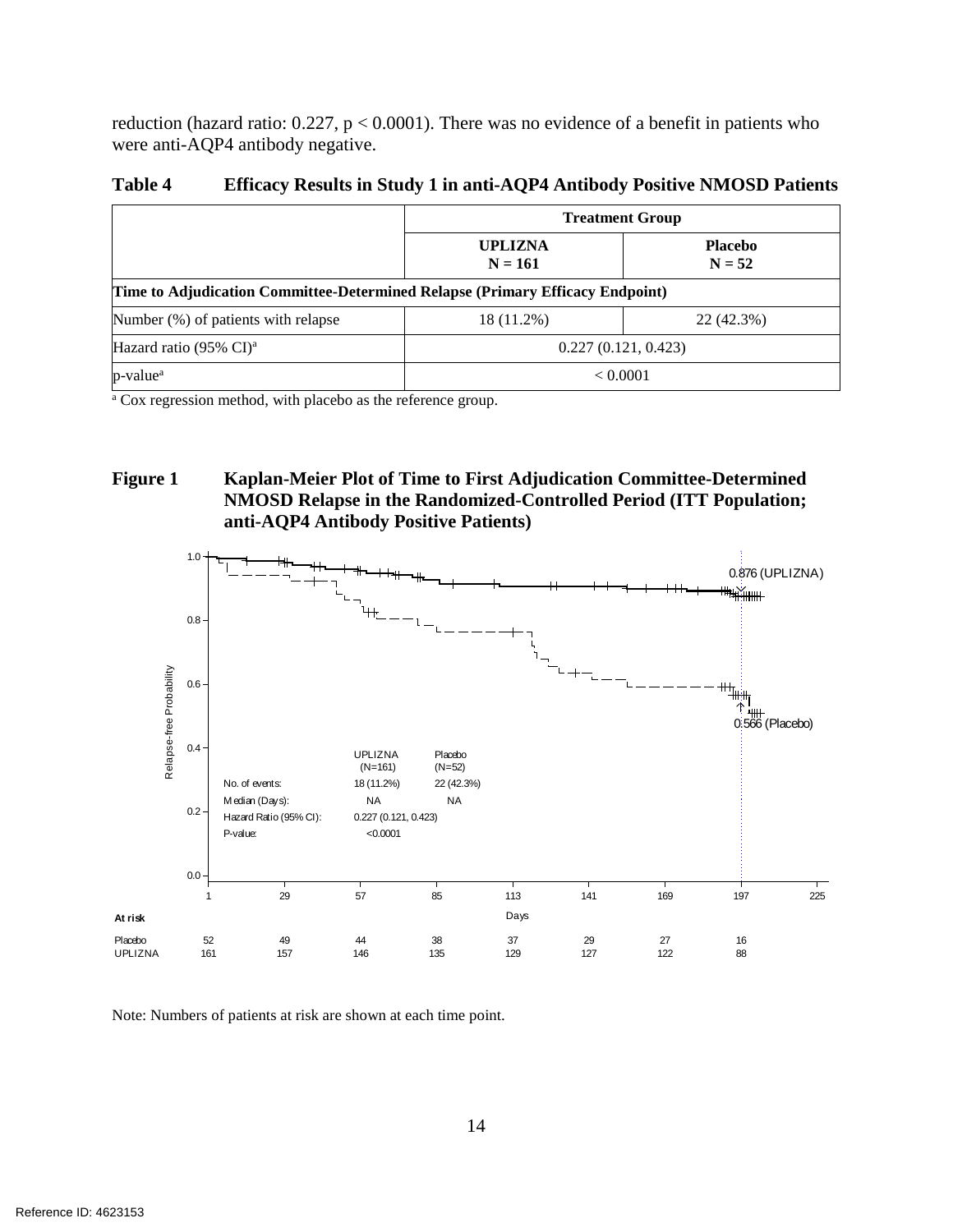antibody positive had reduced annualized rates of hospitalizations (0.11 for UPLIZNA versus Compared to placebo-treated patients, patients treated with UPLIZNA who were anti-AQP4 0.50 for placebo).

# **16 HOW SUPPLIED/STORAGE AND HANDLING**

### **16.1 How Supplied**

 yellow solution supplied as: UPLIZNA (inebilizumab-cdon) injection is a clear to slightly opalescent, colorless to slightly

• One carton containing three 100 mg/10 mL single-dose vials – NDC 72677-551-01.

### **16.2 Storage and Handling**

- Store in a refrigerator at  $2^{\circ}$ C to  $8^{\circ}$ C (36 $^{\circ}$ F to 46 $^{\circ}$ F) in original carton to protect from light.
- Do not freeze.
- Do not shake.
- Store vials upright.

# **17 PATIENT COUNSELING INFORMATION**

Advise the patient and/or caregiver to read the FDA-approved patient labeling (Medication Guide).

#### Infusion Reactions

Inform patients about the signs and symptoms of infusion reactions and advise them to contact their healthcare provider immediately if they observe signs or symptoms of infusion reactions *[see Warnings and Precautions (5.1)]*.

#### Infections

Advise patients to contact their healthcare provider for any signs of infection during treatment or after the last dose*.* Signs include fever, chills, constant cough, or dysuria *[see Warnings and Precautions (5.2)]*.

Advise patients that UPLIZNA may cause reactivation of hepatitis B infection and that monitoring will be required if they are at risk *[see Warnings and Precautions (5.2)]*.

 PML. Inform the patient that typical symptoms associated with PML are diverse, progress over Advise patients that PML has happened with drugs that are similar to UPLIZNA and may happen with UPLIZNA. Inform the patient that PML is characterized by a progression of deficits and usually leads to death or severe disability over weeks or months. Instruct the patient of the importance of contacting their healthcare provider if they develop any symptoms suggestive of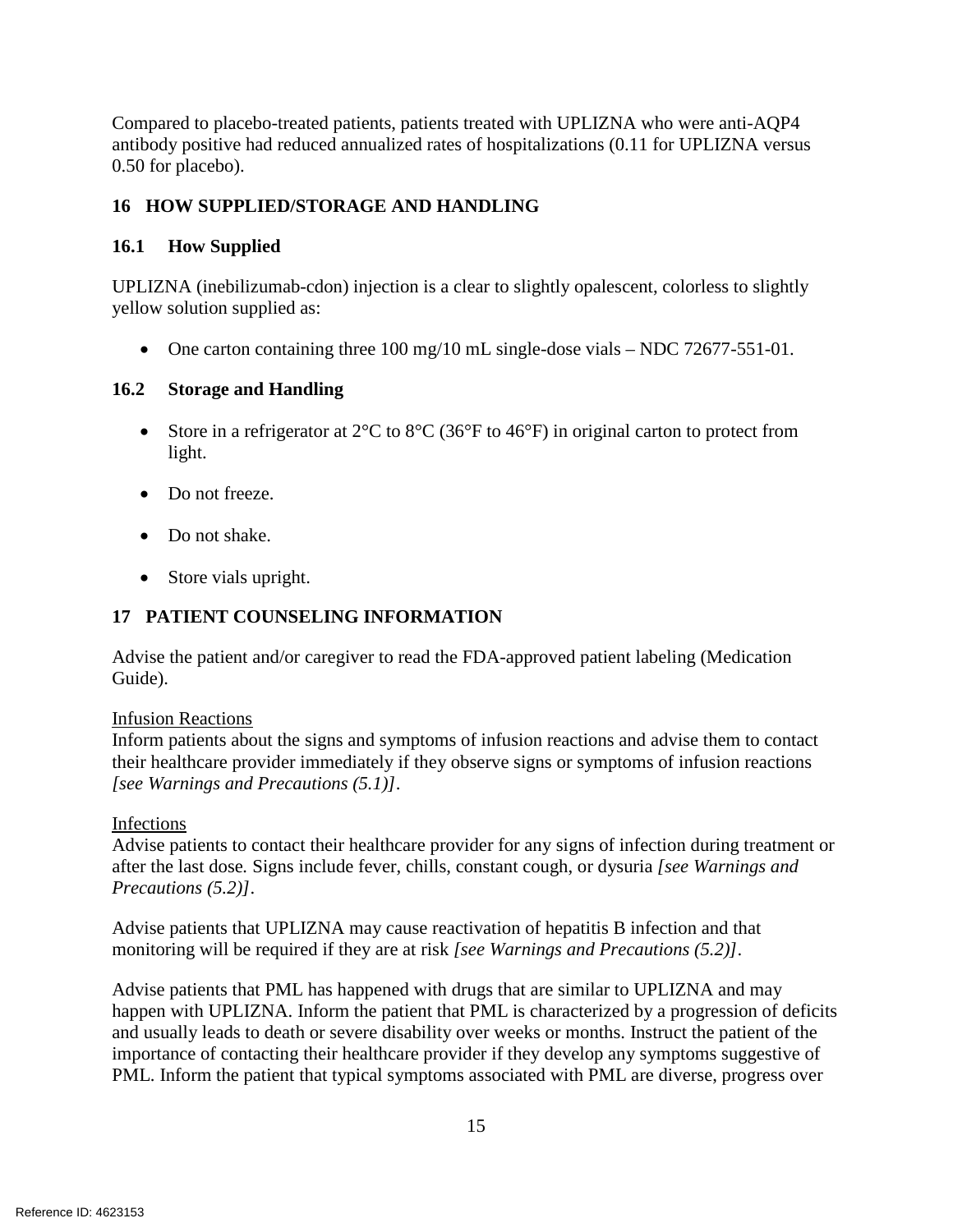days to weeks, and include progressive weakness on one side of the body or clumsiness of limbs, disturbance of vision, and changes in thinking, memory, and orientation leading to confusion and personality changes *[see Warnings and Precautions (5.2)].* 

#### Vaccinations

Advise patients to complete any required vaccinations at least 4 weeks prior to initiation of UPLIZNA. Administration of live-attenuated or live vaccines is not recommended during UPLIZNA treatment and until B-cell recovery *[see Warnings and Precautions (5.2)]*.

#### Pregnancy

Instruct patients that if they are pregnant or plan to become pregnant while taking UPLIZNA, they should inform their healthcare provider *[see Use in Specific Populations (8.1)].* Advise females of reproductive potential that they should use effective contraception during treatment and for 6 months after UPLIZNA therapy *[see Use in Specific Populations (8.3)].* 

Manufactured by: Viela Bio, Inc., 1 Medimmune Way, Gaithersburg, MD 20878 USA

U.S. License No. xxxxxxx

For more information, go to www.UPLIZNA.com or call 1-855-558-4352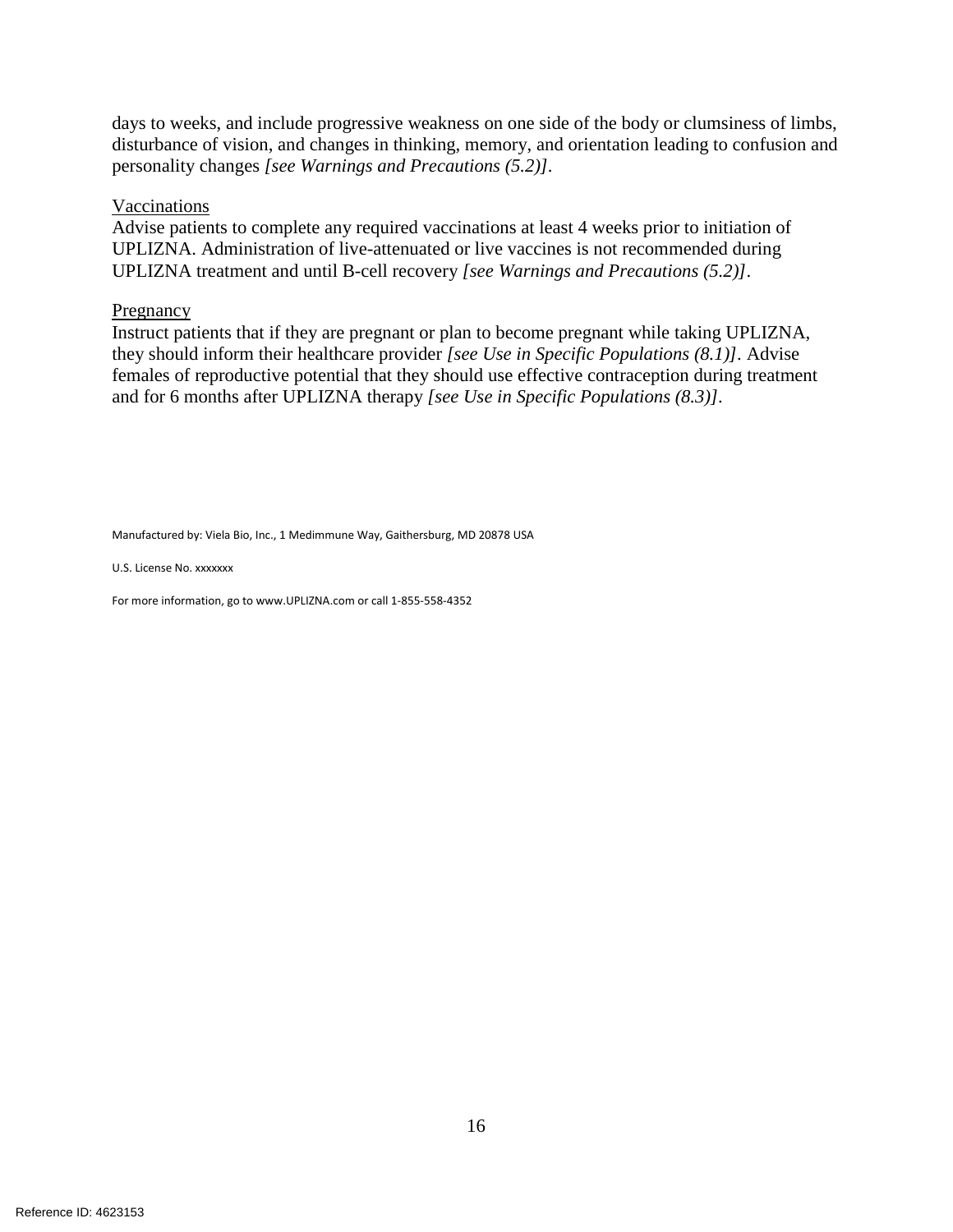#### **Medication Guide**  UPLIZNA™ (up-liz'-nah) (inebilizumab-cdon) injection, for intravenous use

#### **What is the most important information I should know about UPLIZNA?**

#### **UPLIZNA may cause serious side effects, including:**

 infusion reaction. Tell your healthcare provider right away if you get any of these symptoms: **Infusion reactions.** UPLIZNA can cause infusion reactions that can be serious or may cause you to be hospitalized. You will be monitored during your infusion and for at least 1 hour after each infusion of UPLIZNA for signs and symptoms of an

- headache sleepiness fever rash
	-
	- nausea shortness of breath muscle aches
- If you develop an infusion reaction, your healthcare provider may need to stop or slow down the rate of your infusion and treat your symptoms.

**Infections**. Infections can happen during treatment with UPLIZNA. Tell your healthcare provider right away if you have an infection or get any of these symptoms:

- painful and frequent urination nasal congestion, runny nose, sore throat, fever, chills,
	- cough, body aches
- • UPLIZNA taken before or after other medicines that weaken the immune system may increase your risk of getting infections.
- tests to check for hepatitis B viral infection. If you have ever had hepatitis B virus infection, the hepatitis B virus may reactivation) may cause serious liver problems, including liver failure or death. Your healthcare provider will monitor • **Hepatitis B virus (HBV) reactivation.** Before starting treatment with UPLIZNA, your healthcare provider will do blood become active again during or after treatment with UPLIZNA. Hepatitis B virus becoming active again (called you if you are at risk for hepatitis B virus reactivation during treatment and after you stop receiving UPLIZNA.
- infection that leads to death or severe disability. Symptoms of PML may get worse over days to weeks. Call your healthcare provider right away if you get any of these symptoms: • **Progressive Multifocal Leukoencephalopathy (PML).** PML may happen with UPLIZNA. PML is a rare brain
	- o weakness on one side of the body o changes in your vision o confusion
	- o changes in your personality o loss of coordination in your arms and legs o changes in thinking or memory
- **Tuberculosis (TB).** TB is caused by an infection in the lungs. Before starting treatment with UPLIZNA, your healthcare provider will check to see if you are at risk for getting TB or have ever had TB.
- **Vaccinations.** Certain vaccines, called "live" or "live attenuated" vaccines, are not recommended in people receiving UPLIZNA. Talk to your healthcare provider before receiving any vaccinations. If you have a baby and you were receiving UPLIZNA during pregnancy, it is important to tell your baby's healthcare provider about your UPLIZNA use so they can decide when your baby should receive any vaccine.

See **"What are the possible side effects of UPLIZNA?"** for more information about side effects.

#### **What is UPLIZNA?**

- UPLIZNA is a prescription medicine used to treat adults with neuromyelitis optic spectrum disorder (NMOSD) who are anti-aquaporin-4 (AQP4) antibody positive.
- It is not known if UPLIZNA is safe or effective in children.

#### **Who should not receive UPLIZNA?**

You should not receive UPLIZNA if you have:

- had a life-threatening infusion reaction to UPLIZNA.
- an active hepatitis B virus infection.
- active or untreated inactive (latent) tuberculosis.

#### **Before receiving UPLIZNA, tell you healthcare provider about all of your medical conditions, including if you:**

- have or think you have an infection.
- have ever taken, currently take, or plan to take medicines that affect your immune system, or other treatments for NMOSD. These medicines may increase your risk of getting an infection.
- have or have ever had hepatitis B or are a carrier of the hepatitis B virus.